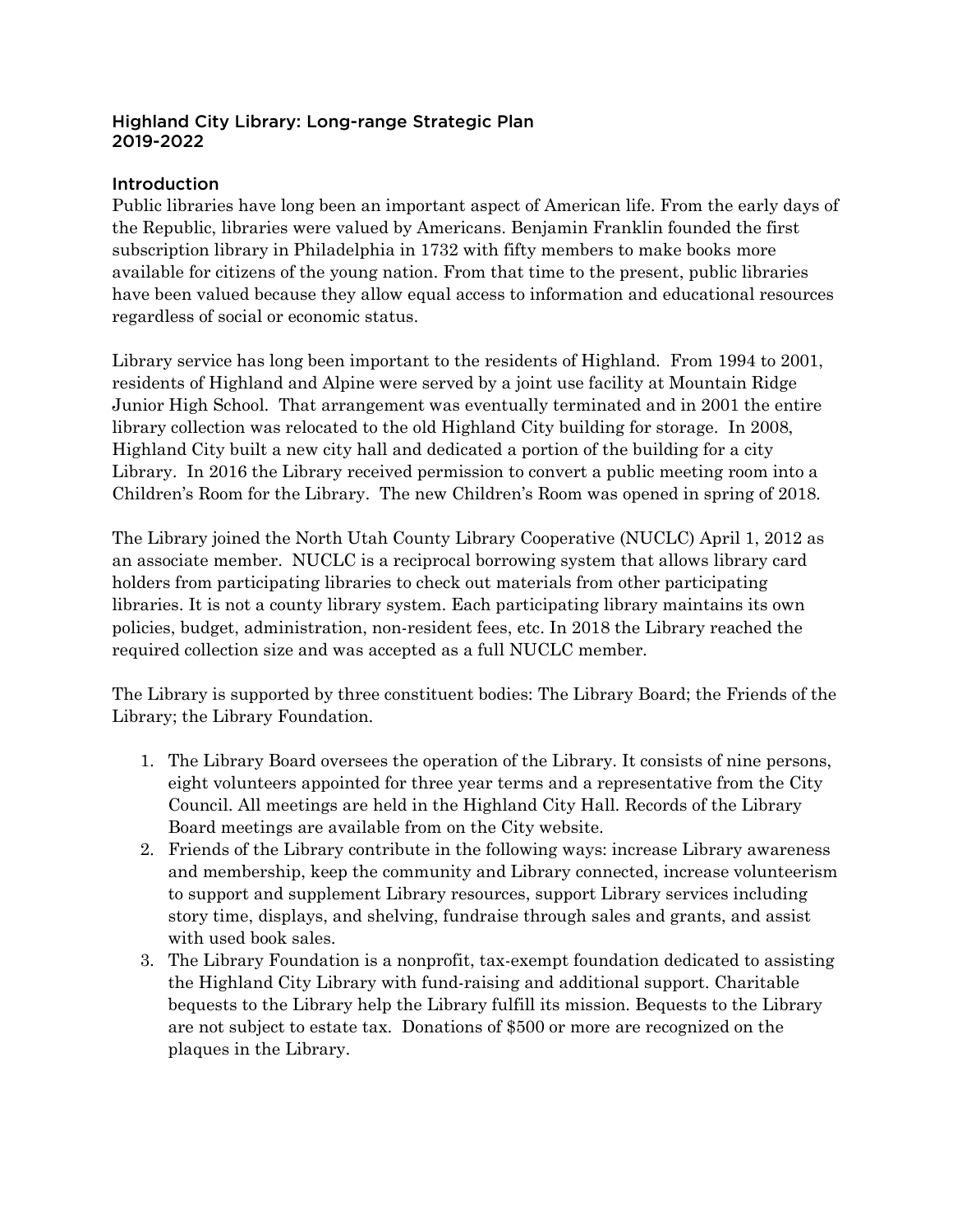#### Vision Statement

The Highland City Library seeks to be a valued resource in the community that evolves with changes in society while meeting learning, information, and entertainment needs.

#### Mission Statement

The Highland City Library provides materials, programs, tools, and space that strengthen the community by informing, educating, and entertaining community members of all ages.

#### Long-range Strategic Plan, 2019-2022

The elements of the Strategic Plan support the goals and values expressed in the Library Mission Statement.

| Plan                     | Value         | Metric         | Date                | Responsible |
|--------------------------|---------------|----------------|---------------------|-------------|
|                          |               |                | Initiated/Completed | Party       |
| Add juvenile             | Inform/       | Have all J FIC | Summer 2019/Fall    | Collection  |
| fiction series           | Entertain     | and I FIC      | 2019                | Development |
| labels                   |               | series labeled |                     | Team        |
| Add YA fiction           | Inform        | Have all YA    | Fall 2019/Summer    | Collection  |
| series labels            | /Entertain    | FIC series     | 2020                | Development |
|                          |               | labeled        |                     | Team        |
| Reassess and             | Inform/       | Assessment     | Summer              | Collection  |
| Re-label                 | entertain     | and            | 2020/Summer 2021    | Development |
| I Fic and J Fic          |               | Relabeling     |                     | Team        |
| Sections                 |               | completed      |                     |             |
| Literacy Kits            | Educate/Serve | Add 50         | Summer 2019/Fall    | Kristen     |
|                          | all ages      | Literacy Kits  | 2019                | Burgon/     |
|                          |               | to Library     |                     | Collection  |
|                          |               | Circulating    |                     | Development |
|                          |               | Collection     |                     | Team        |
| <b>Acquire Test Prep</b> | Inform/       | Increase test  | Spring 2020-Spring  | Kim         |
| Materials                | Educate       | prep materials | 2021                | Bergeson/   |
|                          |               | by $20\%$      |                     | Collection  |
|                          |               |                |                     | Development |
|                          |               |                |                     | Team        |

#### Materials:

#### Programs

| Plan             | Value         | Metric         | Date                | Responsible |
|------------------|---------------|----------------|---------------------|-------------|
|                  |               |                | initiated/Completed | Party       |
| Provide at least | Educate/Serve | Attendance of  | Spring 2019         | Programming |
| one STEM         | all ages      | 10 first year, | and continuing      | Team        |
| program/week for |               | 15 second      | forward             |             |
| grade school age |               | year, 20 third |                     |             |
| children         |               | year.          |                     |             |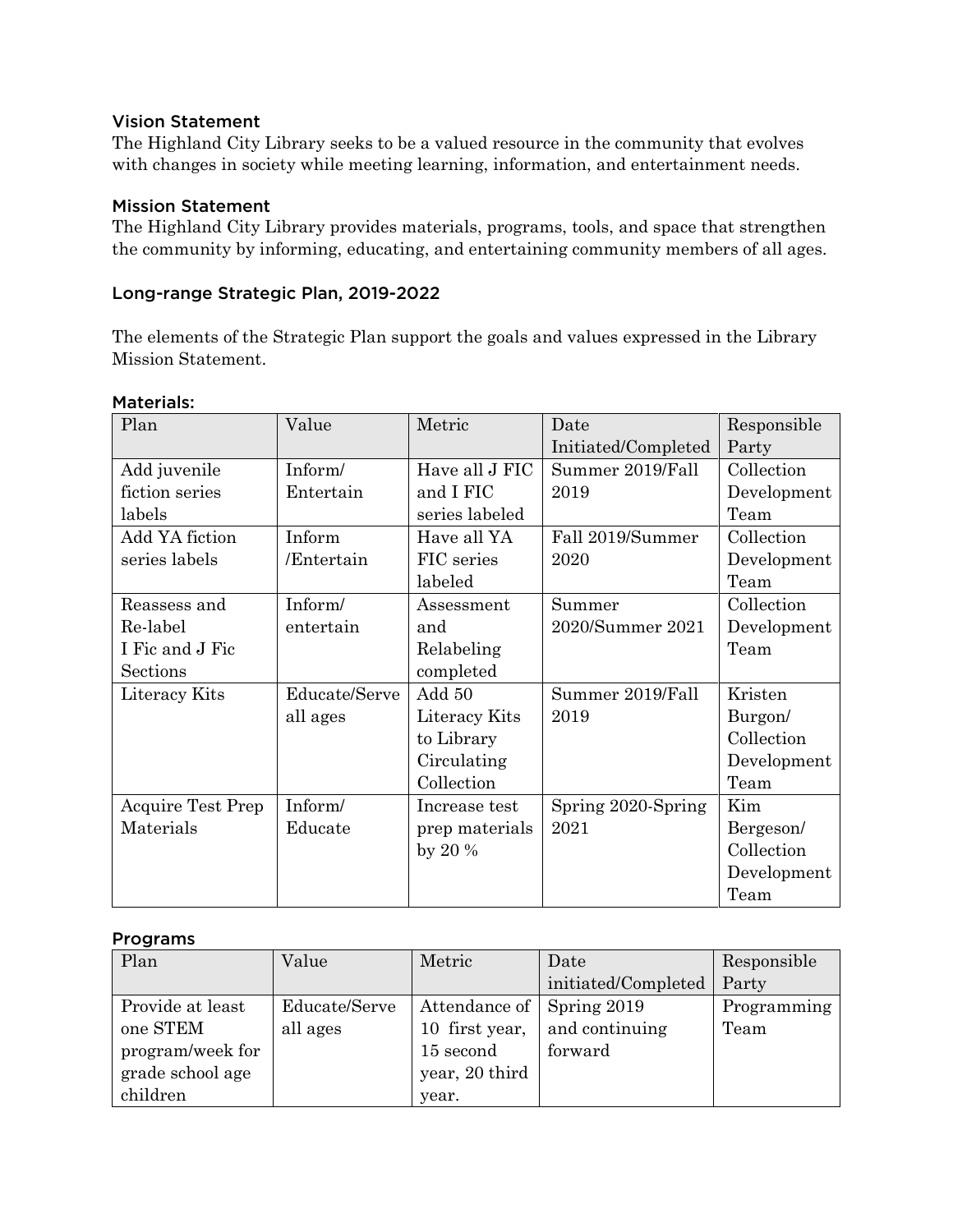| Provide monthly        | Educate/Serve  | Attendance of              | Fall 2019 and      | Programming         |
|------------------------|----------------|----------------------------|--------------------|---------------------|
| adult education        | all ages       | 10 first year,             | continuing forward | Team                |
| programs               |                | 15 second                  |                    |                     |
|                        |                | year, 20 third             |                    |                     |
|                        |                | year.                      |                    |                     |
| Provide two            | Educate/       | Have at least              | Fall 2019 and      | Programming         |
| programs/year for      | Entertain/     | 10 seniors                 | continuing forward | Team                |
| seniors                | Serve all ages | attend each                |                    |                     |
|                        |                | of two events              |                    |                     |
| Present two large      | Entertain/     | Have at least              | Fall 2019 and      | Programming         |
| community              | Build          | 100 people                 | continuing forward | Team                |
| programs/ year         | Community      | attend event               |                    |                     |
| <b>Create Monthly</b>  | Educate/build  | Hold 9 book                | Fall 2020 and      | Library             |
| parent/child book      | community      | clubs during               | continuing forward | Director/           |
| clubs                  |                | school year                |                    | Programming         |
|                        |                |                            |                    | Team                |
| <b>Increase Summer</b> | Educate/       | Percent of                 | Summer 2019 and    | Library             |
| Reading                | Entertain      | population                 | continuing forward | Director/           |
| Participation          |                | participating<br>in Summer |                    | Programming<br>Team |
|                        |                |                            |                    |                     |
|                        |                | Reading<br>increases by    |                    |                     |
|                        |                | 5% each year.              |                    |                     |
| Provide                | Educate/ Build | Work with                  | Spring 2020 and    | Program             |
| Volunteer              | Community/     | Lone Peak to               | continuing forward | Coordinator         |
| Opportunities to       | Serve all ages | have at least              |                    |                     |
| Teens                  |                | 3 Civics                   |                    |                     |
|                        |                | Volunteer                  |                    |                     |
|                        |                | projects each              |                    |                     |
|                        |                | year                       |                    |                     |
| Initiate a             | Education/     | Hold a                     | Fall 2020 and      | Library             |
| parent/child book      | Build          | monthly                    | continuing forward | Director/           |
| club                   | Community      | parent/child               |                    | Programming         |
|                        |                | book club                  |                    | Team                |
|                        |                | during the                 |                    |                     |
|                        |                | school year                |                    |                     |
| Start the 1000         | Educate/Serve  | Acquire                    | Fall 2020 and      | Program             |
| books before           | all ages       | material from              | continuing forward | Coordinator         |
| Kindergarten           |                | ALA have 50                |                    |                     |
|                        |                | patrons                    |                    |                     |
|                        |                | participate                |                    |                     |
|                        |                | each year.                 |                    |                     |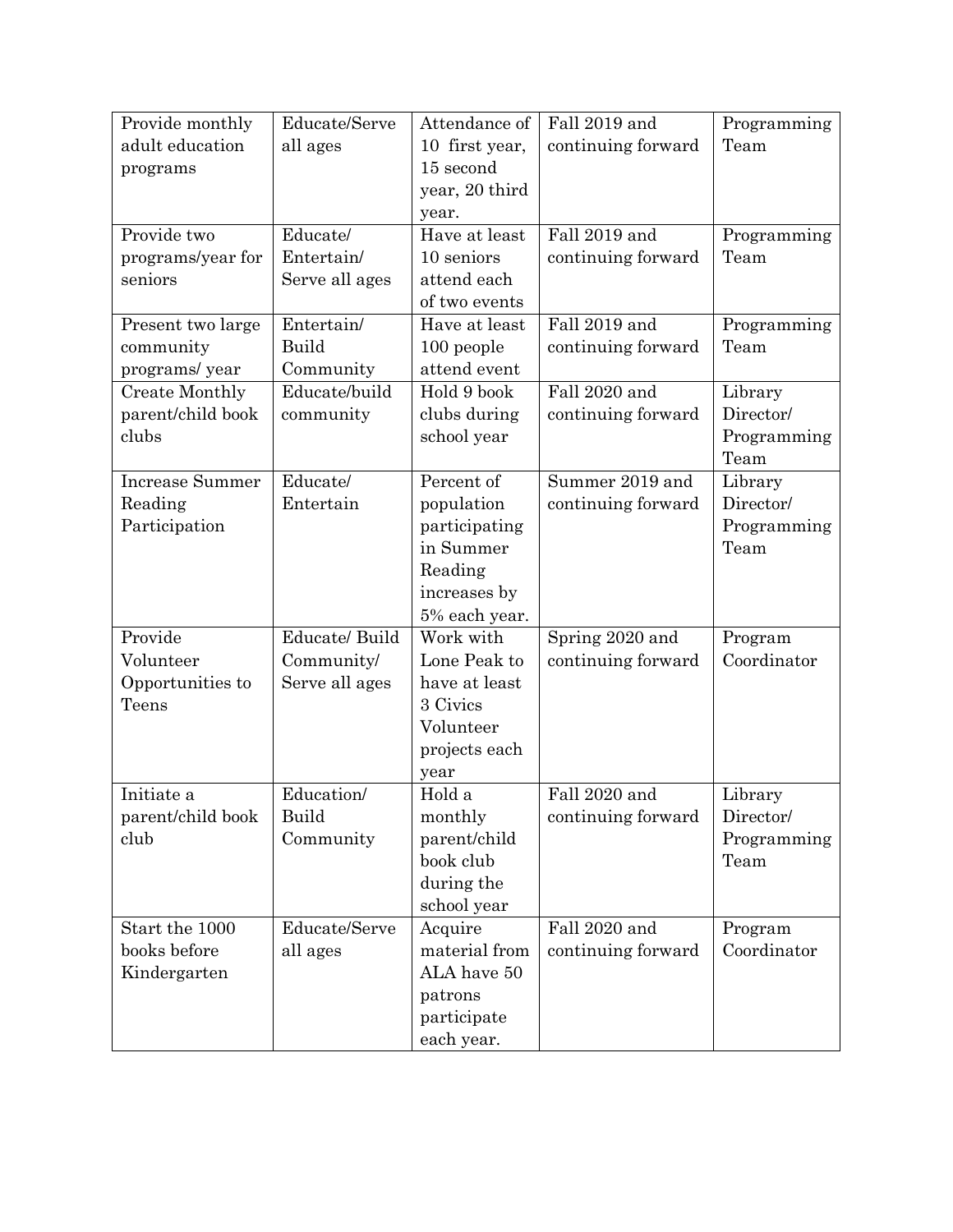## Tools and Technology

| Plan             | Value     | Measure        | Date initiated/  | Responsible   |
|------------------|-----------|----------------|------------------|---------------|
|                  |           |                | Completed        | Party         |
| Maintain current | Inform    | Add at least   | Summer 2019 and  | Library       |
| book review blog |           | one new book   | continuing       | Director      |
| online           |           | review each    | forward          |               |
|                  |           | week           |                  |               |
| Acquire Self-    | Inform    | Acquire self-  | Winter 2020/ and | Library       |
| Checkout         |           | checkout       | ongoing          | Director      |
| capabilities     |           | stands and add |                  |               |
|                  |           | RFID tags to   |                  |               |
|                  |           | all books      |                  |               |
| Increase E-Book  | Educate/  | Spend at least | Fall 2019 and    | Library       |
| Access           | Entertain | 10% of annual  | continuing       | Director/Coll |
|                  |           | material       | forward          | ection        |
|                  |           | budget on E-   |                  | Development   |
|                  |           | book/e-        |                  | Team          |
|                  |           | audiobooks     |                  |               |
| Replace Public   | Inform    | Replace 2      | Fall 2019, and   | Library       |
| Access           |           | public access  | continuing       | Director      |
| Computers        |           | computers      | forward          |               |
|                  |           | each year      |                  |               |

## **Training**

| Plan              | Value | Measure         | Date                | Responsible         |
|-------------------|-------|-----------------|---------------------|---------------------|
|                   |       |                 | initiated/Completed | Party               |
| Send at least one | Train | Staff member    | Spring 2019, and    | Library             |
| staff member to   |       | attends ULA     | continuing forward  | Director            |
| ULA conference    |       |                 |                     |                     |
| each year         |       |                 |                     |                     |
| Have a staff      | Train | Training        | Spring 2019 and     | Library             |
| member present a  |       | session at      | continuing forward  | Director            |
| training          |       | monthly staff   |                     |                     |
| presentation each |       | meeting         |                     |                     |
| month             |       |                 |                     |                     |
| Have a staff      | Train | Staff member    | Already initiated/  | Library             |
| member complete   |       | receives Uplift | <b>Fall 2022</b>    | Director/           |
| "Uplift Training" |       | Training        |                     | Participating       |
|                   |       | Certificate     |                     | <b>Staff Member</b> |

# Space

| Plan | Value | Measure | Date                | Responsible |
|------|-------|---------|---------------------|-------------|
|      |       |         | initiated/Completed | Party       |